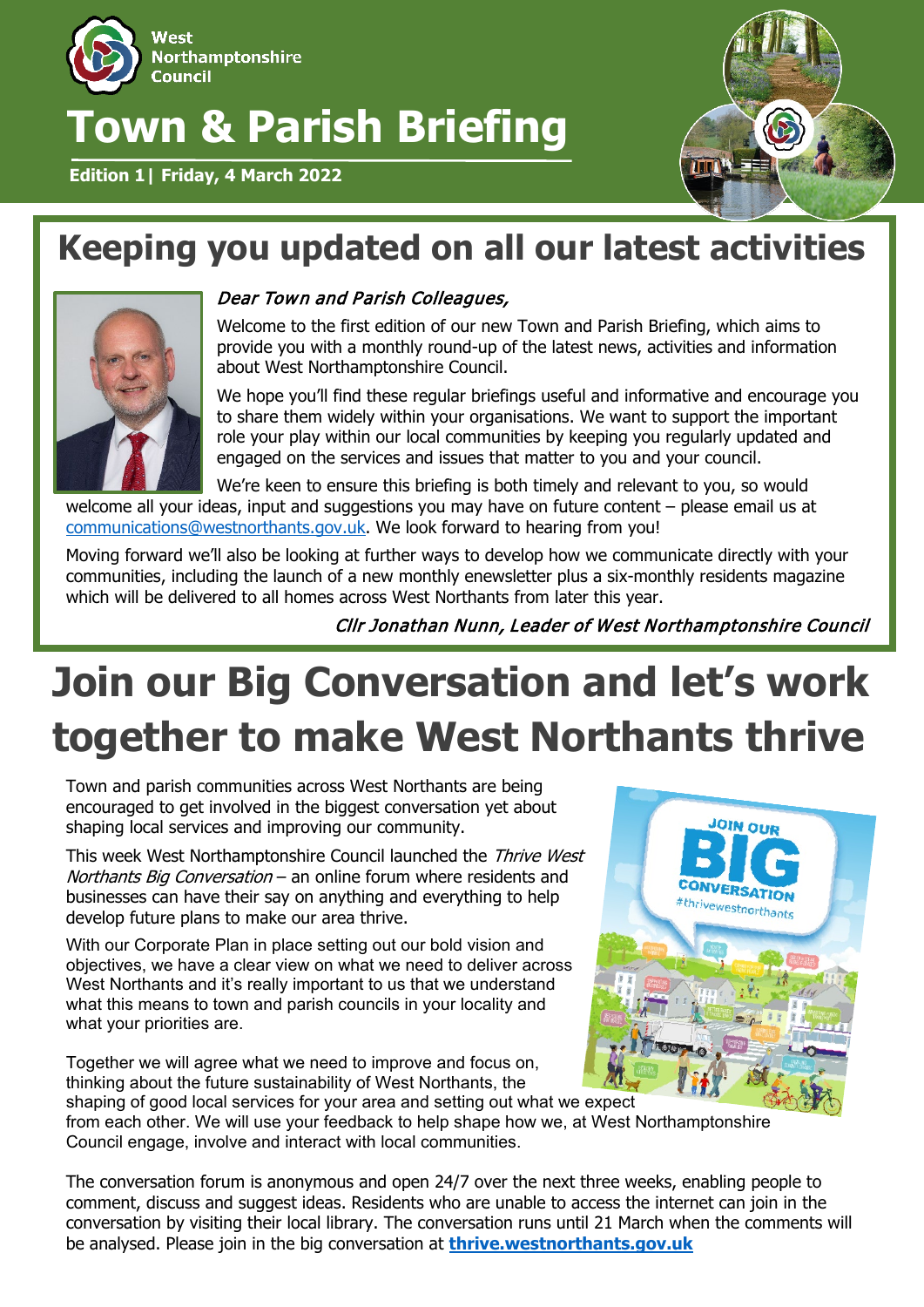## **Subscriptions open for garden waste service**

#### **With residents in your area currently signing up to the forthcoming year of garden waste collections, we'd really appreciate your help in providing residents with key information about the service and how they can subscribe.**

The optional, chargeable subscription service is already in place for homes in the former Daventry District and Northampton Borough areas, but from April 4 will also be introduced to all households in the former South Northants area too. Everyone who wishes to use the service for the year ahead will need to sign up, including those who wish to renew. Here's a round-up of how households can sign up.

### **How to subscribe**

The annual subscription charge for the fortnightly service from April 2022 to the end of March 2023 is £42 per bin, and people have a range of options for how to subscribe.

**Online:** The quickest and most popular way to subscribe is via the website using a debit or credit card

### at **[www.westnorthants.gov.uk/gardenwaste](http://www.westnorthants.gov.uk/gardenwaste)**

As most people are subscribing online, this can create a large demand which may occasionally cause issues with the payment portal. If this happens, please try again later – residents can sign up at any time before the new service starts on 4 April, and there's no deadline before then, so they won't miss out. We would encourage anyone who can sign up online to do so, as it's the quickest and easiest way to sign up.

**Over the phone:** People can also sign up by calling us on our main number 0300 126 7000, where a customer advisor will take their payment. Sometimes our lines can be extremely busy, but if this happens please try again later.

**In person:** Residents who do not have the internet, or who are not confident going online, can use the PCs in the reception areas of our offices in Towcester, Daventry or Northampton, where a customer advisor will be happy to guide them through the process.

**Credit and debit card payments**: Please be aware that banks have recently changed the way online and over the phone credit card payments are authenticated. Under this new process users are sent a code - via email, text or via an app - to verify payment.

### **Alternatives to signing up**

Residents who do not wish to sign up can easily compost garden waste at home, in a compost heap, or in a compost bin. The council is offering a limited number of 220-litre home composting bins are available for only £10. To receive this offer type in your postcode at **Get [Composting](https://www.getcomposting.com/)** or call **[0844](tel:08445714444) 571 4444**.

If you do not wish to home compost, you can also take your garden waste for recycling at your nearest **[household](https://www.northamptonshire.gov.uk/councilservices/waste-and-recycling/household-waste-recycling-centres/Pages/default.aspx) waste recycling [centre](https://www.northamptonshire.gov.uk/councilservices/waste-and-recycling/household-waste-recycling-centres/Pages/default.aspx)**.

To find out more about the service, including a comprehensive list of FAQs, can be found on our website at **[www.westnorthants.gov.uk/gardenwaste](http://www.westnorthants.gov.uk/gardenwaste)**



![](_page_1_Picture_16.jpeg)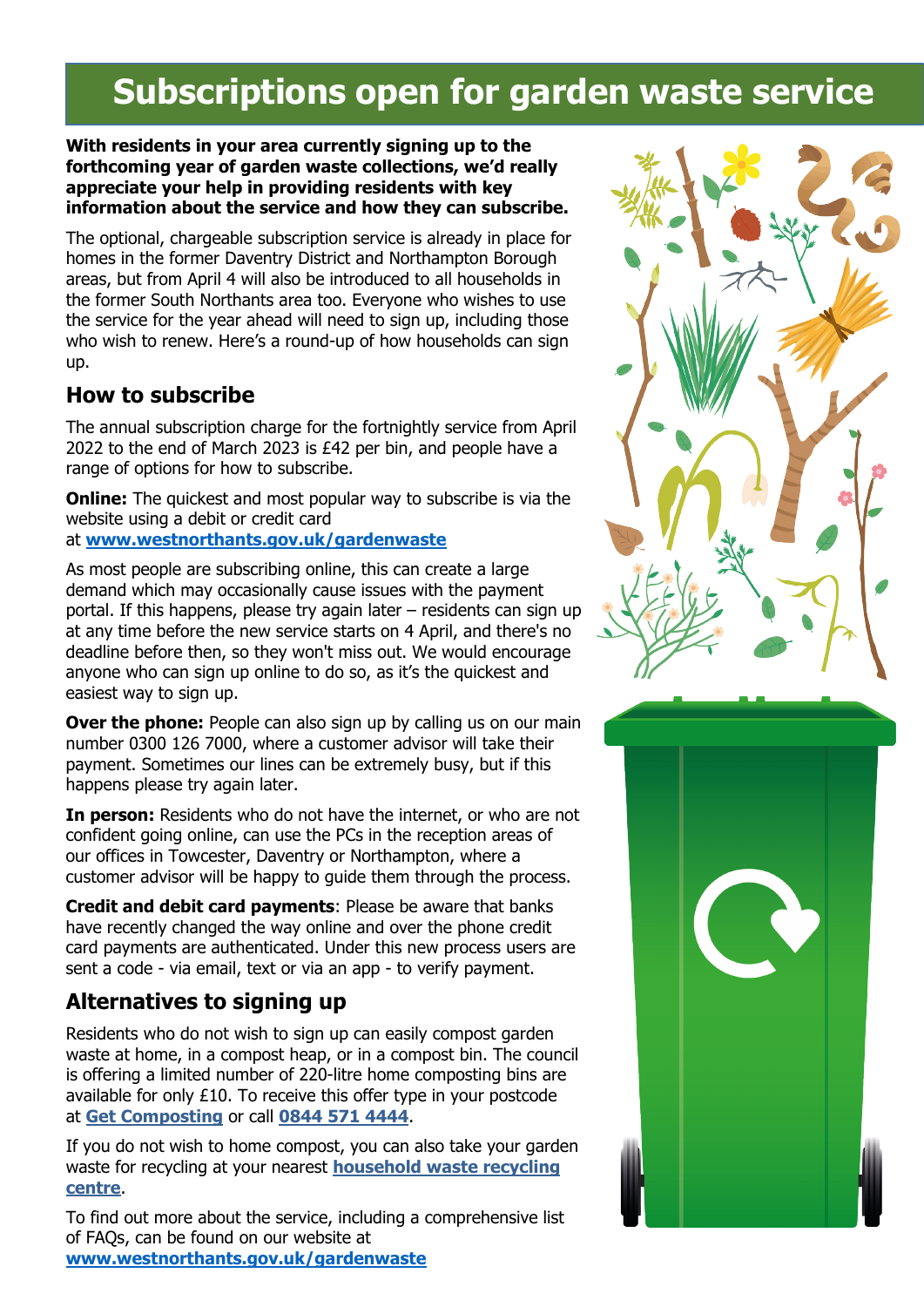## **Join us in our pledge to cut carbon emissions**

Ambitious plans to improve the sustainability of West Northants were boosted recently with the Council making a national pledge to beat climate change targets.

Following a Motion at Full Council, WNC has signed up to the UK100 NetZero pledge, focusing on tackling the climate emergency and reducing emissions.

UK100's Net Zero Pledge commits councils to cutting their own emissions to Net Zero by 2030 and those of their residents and businesses by 2045 - five years ahead of the UK government's 2050 target.

The Council joins around 100 other local authorities in the UK100 network enabling us to work directly with other councils facing the same climate challenges as well

as having wider access to a range of new resources including climate research, campaigns, publications, innovative funding models and private sector expertise.

West Northamptonshire Council Leader Cllr Jonathan Nunn said: "We're delighted to be signing up to the UK100, and will be taking our NetZero pledge really, really seriously. We need to make the future of West Northants sustainable, not just environmentally but economically and socially too. We're setting bold, climate change-related goals, and we look forward to working with all town and parish colleagues across West Northants to achieve these important goals."

### **Have your say on new measures for dog owners**

Residents have the opportunity to give their views on proposals for a new Public Spaces Protection Order (PSPO) to encourage responsible dog ownership in the Daventry and South Northants areas.

Under the proposed new PSPO, dog owners could be fined £100 if they fail to:

- Pick up their dog's mess and dispose of it properly
- Carry the means to pick up after their dog

• Prevent their dog to enter public places from which dogs are excluded, such as play areas and some leisure facilities

• Keep their dog on a lead when required to do so, such as in cemeteries, car parks and outside schools on school days

• Put their dog on a lead when asked to do so by an authorised officer.

![](_page_2_Picture_15.jpeg)

Other proposals for the PSPO include limiting the number of dogs that anyone can walk at one time to four, and prohibiting people from smoking in children's play areas, skate parks, and certain other leisure settings.

#### **The six-week consultation period started on 21 February and runs until Monday 4 April. You can have your say on the Council's [Consultation](https://track.vuelio.uk.com/z.z?l=aHR0cHM6Ly93ZXN0bm9ydGhhbnRzLmNpdGl6ZW5zcGFjZS5jb20vcGxhY2UvcHNwby1kb2ctb3duZXJzaGlwLXNtb2tpbmctcHJvaGliaXRpb24v&r=13693261111&d=15824633&p=1&t=h&h=ee84cab4339aaf752ce5c9c5de991ca1) Hub**

If introduced, the PSPO would apply across both the former Daventry District and South Northants authority areas until September 2023. An existing PSPO covering parts of the former Northampton Borough also runs until then, offering the potential for a single set of regulations to be introduced across the whole of West Northants from that date.

![](_page_2_Picture_19.jpeg)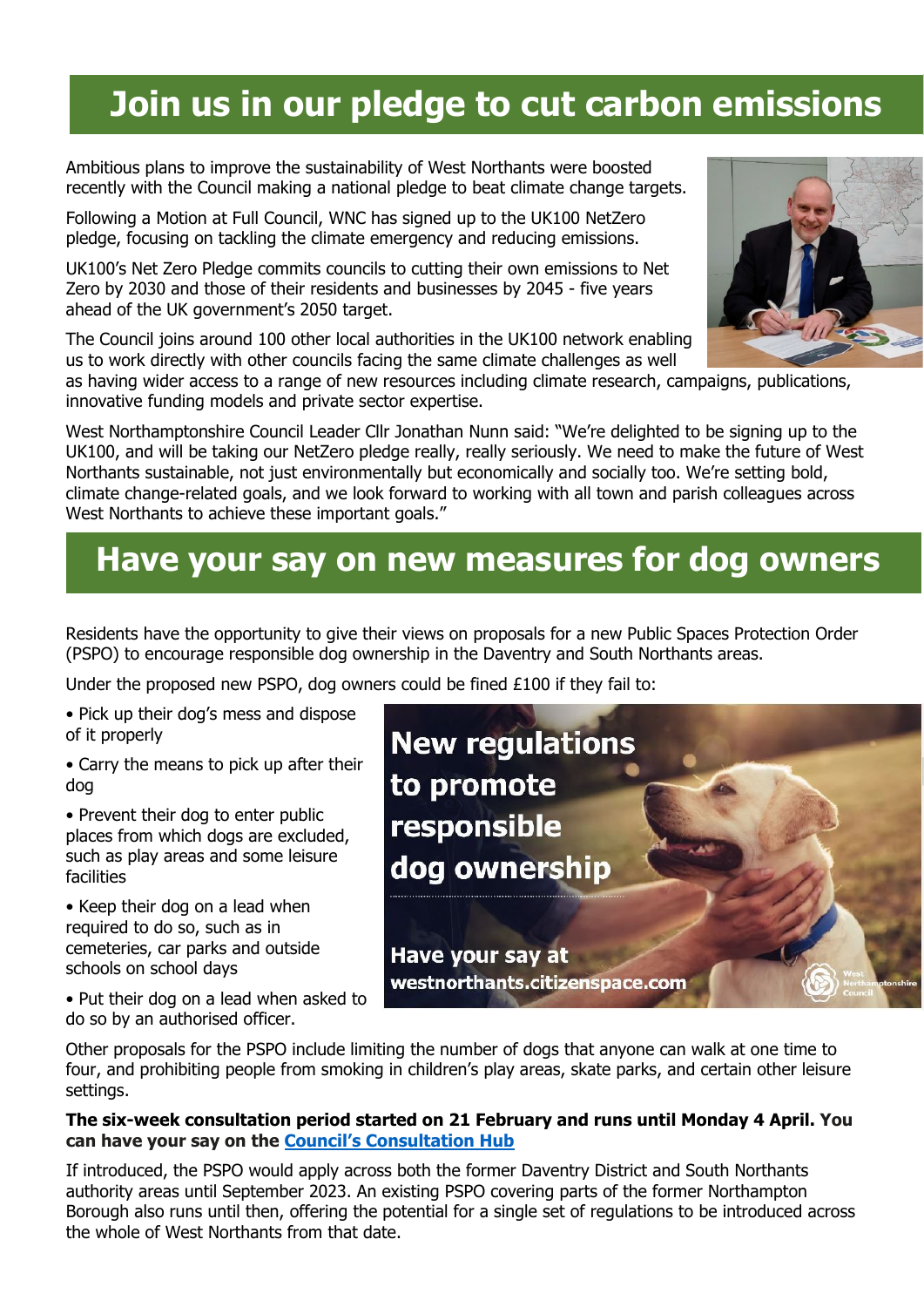## **StreetSafe tool to improve community safety**

An online mapping tool is allowing residents to flag areas in their communities where they feel unsafe – and even more people to use the map to help them identify areas that can be helped.

The StreetSafe map was launched in September by the Home Office, and the National Police Chiefs' Council collects data allowing police forces to understand the specific concerns raised and use the information to make informed decisions on safety.

After a successful first phase trial, the StreetSafe map is now continuing to be available for use by the public for the 2022/23 financial year.

![](_page_3_Picture_4.jpeg)

#### **[Use the StreetSafe map here](https://www.police.uk/pu/notices/streetsafe/street-safe/)**

## **Reminder over latest bird flu restrictions**

Bird keepers across West Northants are reminded of the restrictions that remain in place to minimise the risk of avian flu.

An Avian Influenza Prevention Zone came into force across the country in November, making it a legal requirement for all bird keepers across the UK (whether they have pet birds, commercial flocks or just a

few birds in a backyard flock) to keep their birds indoors and follow strict measures.

Cases of bird flu have been identified across the country, including the neighbouring counties of Warwickshire and Leicestershire.

While the risk to people is very low, the disease is highly contagious among birds and often proves fatal.

Wild birds migrating to the UK from mainland Europe during the winter months help spread the disease, so our Trading Standards officers are reminding all bird keepers to follow the biosecurity measures needed to keep their birds safe and help stop the spread.

![](_page_3_Picture_13.jpeg)

Poultry keepers must:

- House or net all poultry and captive birds to keep them separate from wild birds
- Clean and disinfect clothing, footwear, equipment and vehicles before and after contact with poultry and captive birds – if practical, use disposable protective clothing
- Reduce the movement of people, vehicles or equipment to and from areas where poultry and captive birds are kept, to minimise contamination from manure, slurry and other products, and use effective vermin control
- Thoroughly clean and disinfect housing on a continuous basis
- Keep fresh disinfectant at the right concentration at all farm and poultry housing entry and exit points
- Minimise direct and indirect contact between poultry and captive birds and wild birds, including making sure all feed and water is not accessible to wild birds.

If you find dead wild waterfowl (swans, geese or ducks) or other dead wild birds, such as gulls or birds of prey, you should report them to the Defra helpline on 03459 33 55 77. Do not touch or pick up any dead or visibly sick birds that you find.

More information can be found on the [Government](https://www.gov.uk/guidance/avian-influenza-bird-flu) website #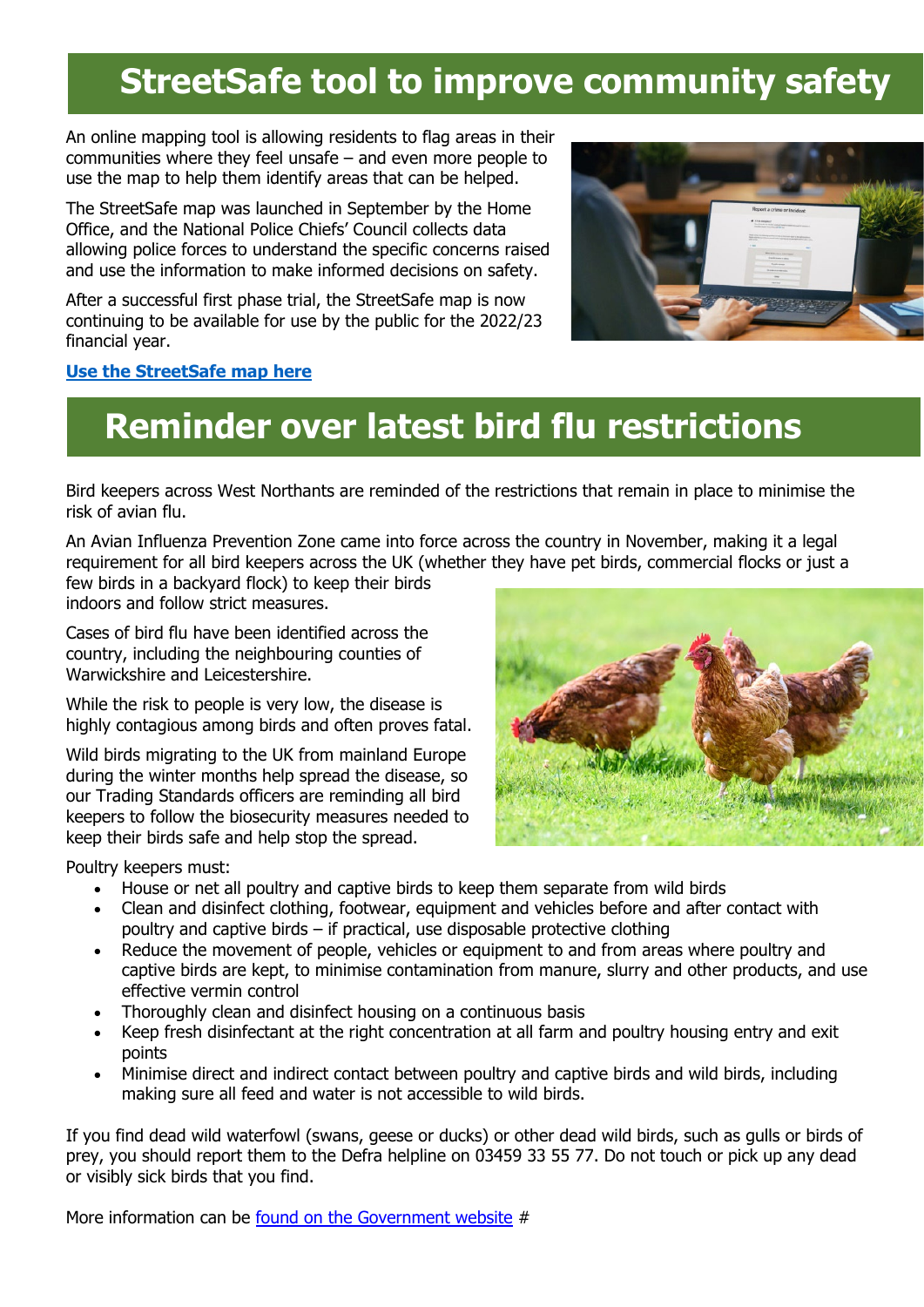### **Are you getting involved in jubilee celebrations?**

Plans are under way to mark the Queen's Platinum Jubilee with a Bank Holiday bonanza of special events across West Northants – with towns and parishes set to be right at the heart of our community celebrations.

A packed weekend of activities are being organised from 2 to 5 June, including official beacon-lighting ceremonies on Bank Holiday Thursday, a countywide jubilee pageant through Northampton on the Saturday and a Big Lunch at Delapre Abbey on the Sunday.

Communities are being encouraged to get involved in a range of activities, from lighting beacons and hosting street parties and big lunches.

If your town or parish is currently organising events and activities for the jubilee, please contact us and WNC will help to promote and share your activities more widely – email [queensjubilee@westnorthants.gov.uk](mailto:queensjubilee@westnorthants.gov.uk)

You can find more information about organising street parties and big lunches, including how to apply for road closures, on our website at [www.westnorthants.gov.uk/queensjubilee](http://www.westnorthants.gov.uk/queensjubilee)

Local community and voluntary groups can apply for a series of grants to help fund arts and sport

projects commemorating the jubilee, including Arts Council [England's Let's Create](https://www.artscouncil.org.uk/our-open-funds/let%E2%80%99s-create-jubilee-fund)  [Jubilee Fund](https://www.artscouncil.org.uk/our-open-funds/let%E2%80%99s-create-jubilee-fund) and [Sport England's Platinum Jubilee Activity Fund](https://www.sportengland.org/how-we-can-help/our-funds/queens-platinum-jubilee-activity-fund#submityourapplication-16505)

### **Plant trees for the jubilee**

It's great to see your growing support for the Queen's Green Canopy scheme, with now more than 50 town and parish councils in our area joining in the initiative pledging to plant a total of 2260 trees as a lasting legacy to Her Majesty the Queen.

XXE QUEEN

UM JUBI

There's still lots of time to get your community involved – if you would like to find out more information about how to arrange tree planting in your town or parish, please contact us  $-$  email [mark.beddow@westnorthants.gov.uk](mailto:mark.beddow@westnorthants.gov.uk)

You can also find out more info about how to get involved on our [website](https://www.westnorthants.gov.uk/queens-green-canopy) and on the [Queen's Green](https://queensgreencanopy.org/get-involved/individuals/)  [Canopy website.](https://queensgreencanopy.org/get-involved/individuals/)

## **Council Tax and budget setting update**

Budgets and Council Tax for the year ahead have now been set and approved by WNC, with annual billing due to start shortly.

At their meeting on Thursday, 24 February, Members agreed the Council's revenue budget of £342.203m (£753.375m with the Dedicated Schools Grant) for 2022/23, which takes into account an average Council Tax increase of 2.99%, including 1% towards funding adult social care. Households in Council Tax bands A-D will receive a £150 rebate in line with the Government's recent announcement and a further discretionary amount of funding for properties in Bands E-H. Further details on this process are due to be confirmed soon.

They also considered and approved Council Tax calculations for the forthcoming year and the annual billing process is due to start soon, with letters expected to be posted out to all households on 10 and 11 March. For more information visit [www.westnorthants.gov.uk/counciltax](http://www.westnorthants.gov.uk/counciltax)